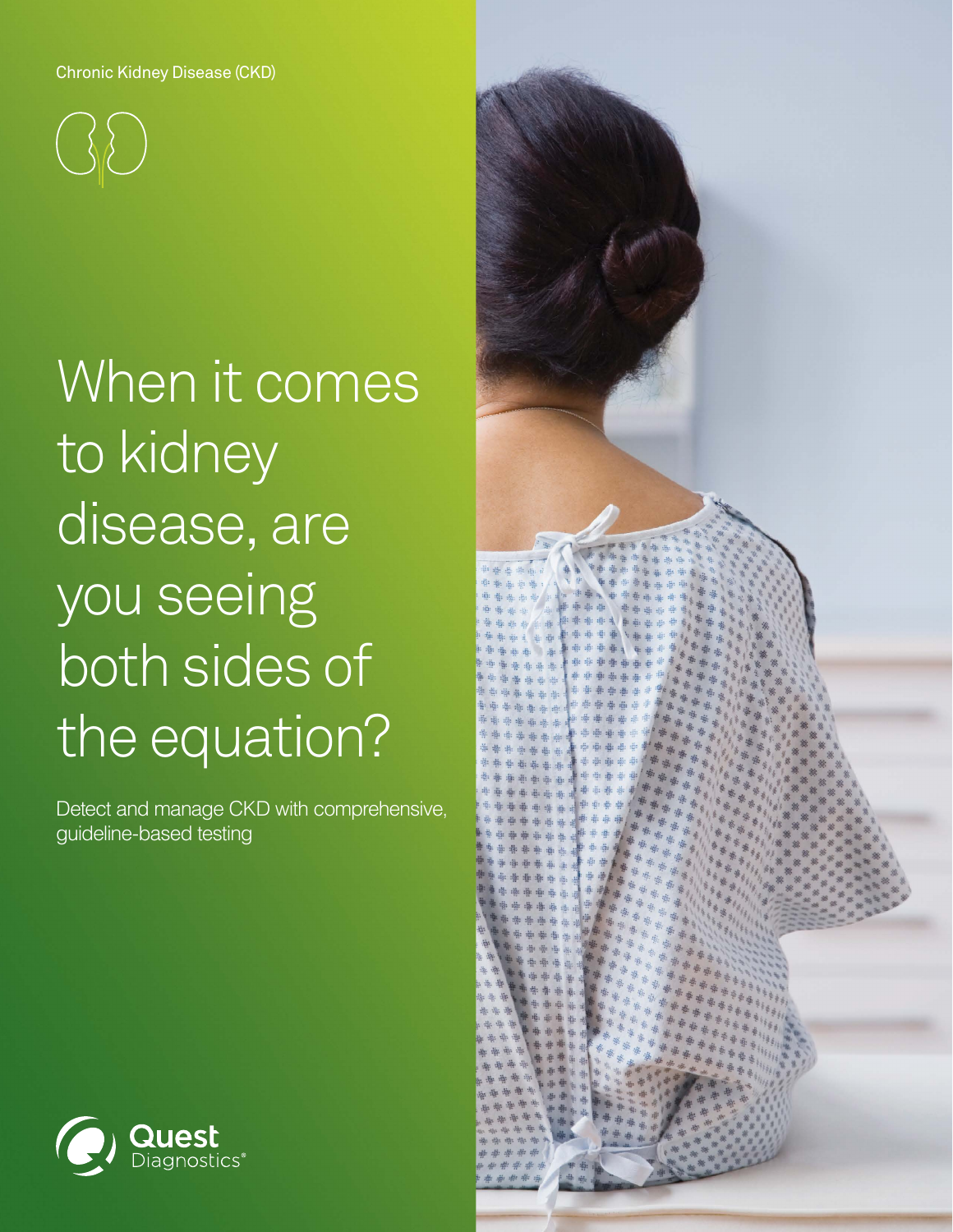# **Assess both sides of the kidney health equation:** function + damage

Chronic kidney disease (CKD) is an underrecognized disorder that increases the risk for cardiovascular disease, end-stage renal disease, and mortality. CKD affects 37 million people in the US, but the vast majority don't know they have the disease.<sup>1</sup> Despite efforts to raise awareness and prevent or delay disease progression, very little progress has been made over the last 3 decades.<sup>2</sup>



**1988-1994**

Traditional serum creatinine (eGFR) testing may only reveal one side of the CKD story. For the complete picture, guidelines recommend both the eGFR blood test and the urine albumin-to-creatinine ratio (uACR) test to assess kidney function and damage.4 This combination enables early detection, essential to managing CKD progression.

**Quest Diagnostics offers the comprehensive, guideline-**

**based testing** you need to help diagnose CKD, manage disease progression, and establish follow-up testing frequency. You'll also know when referral to a nephrologist is recommended.



**1999-2006 2007-2014 2015-2016**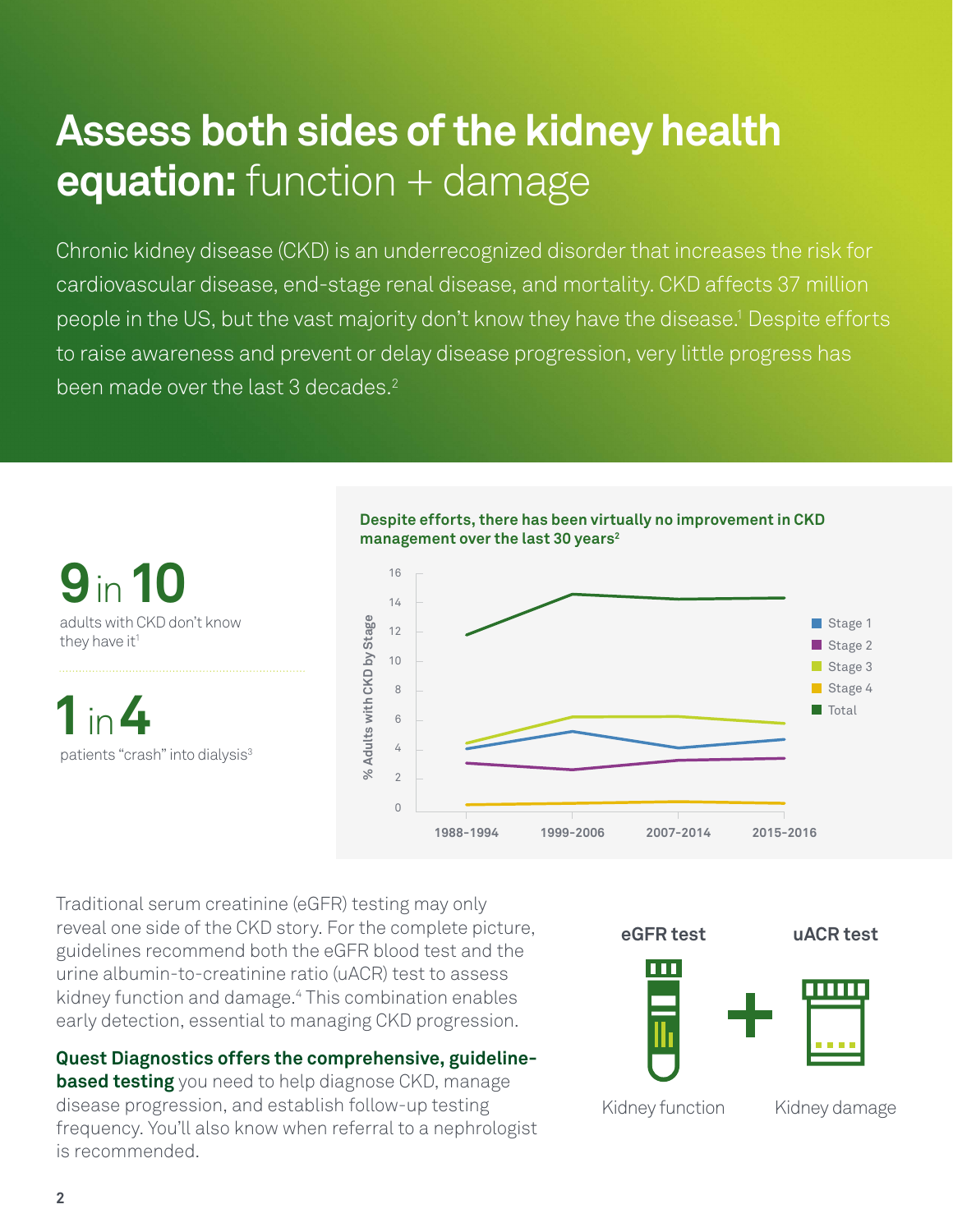# Put your patients on the **right side of kidney health**

Quest goes beyond diagnostics to empower you to monitor patients at high risk for impaired kidney function. We provide access to clinical algorithms and other educational resources, as well as advanced expertise on kidney health, to help you navigate care along the complex cardiometabolic continuum.

### **Which patients should be tested?**

CKD testing should be conducted at least annually for **asymptomatic individuals who are at high risk for CKD,1** including those who have diabetes, hypertension, a family history of kidney disease, and cardiovascular disease.<sup>5,6</sup>

## **Reporting that makes detection and referral easier**

Monitor your patients more closely with help from our Kidney Profile (test code 39165)\* .

|                                                                      |           |           | Albuminuria categories and ACR ranges (mg/g creatinine) |                         |                       | Low risk: monitor yearly if evidence<br>of kidney damage (eg, indicated<br>by imaging or biopsy). The NKDEP |
|----------------------------------------------------------------------|-----------|-----------|---------------------------------------------------------|-------------------------|-----------------------|-------------------------------------------------------------------------------------------------------------|
|                                                                      |           |           | Normal to mildly<br>increased                           | Moderately<br>increased | Severely<br>increased | recommends that actual values<br>above 60 mL/min/1.73m <sup>2</sup> be                                      |
|                                                                      |           |           | $30$                                                    | $30 - 300$              | >300                  | reported only as >60 due to<br>variability near the upper limit of                                          |
| range<br>$\frac{m}{n}$ 1.73 $m2$<br>eGFR<br>and<br>stage<br>Ē<br>QXQ | 1 and $2$ | $\geq 60$ |                                                         |                         | 2, R                  | the reference range.                                                                                        |
|                                                                      | 3A        | $45 - 59$ | 1,C                                                     | $\overline{2}$          | 3.R                   | Moderately high risk:<br>monitor yearly                                                                     |
|                                                                      | 3B        | $30 - 44$ | $\mathcal{P}$                                           | 3                       | 3,R                   | High risk: monitor<br>2 times yearly                                                                        |
|                                                                      | 4         | $15 - 29$ | 3.R                                                     | 3.R                     | $\geq 4, R$           | Very high risk: monitor<br>3 times yearly                                                                   |
|                                                                      | 5         | $<$ 15    | $\geq 4, R$                                             | $\geq 4, R$             | $\geq 4, R$           | Very high risk: monitor<br>$\geq$ 4 times yearly                                                            |

### **Frequency of monitoring CKD based on risk of disease progression assessed using eGFR and uACR7,8**

ACR=albumin-creatinine ratio; eGFR=estimated glomerular filtration rate; C=confirm using eGFR based on (1) cystatin C (test code 94588) or (2) creatinine plus cystatin C; **R=refer to specialist**

This figure was adapted from References 7 (with permission) and 8, is provided for informational purposes only as a guide for using laboratory tests, and is not intended as medical advice. A physician's test selection and interpretation, diagnosis, and patient management decisions should be based on his/her education, clinical expertise, and assessment of the patient.

**Quest is committed to supporting you** with the testing, education, tools, and resources you need to guide your patients' kidney health.